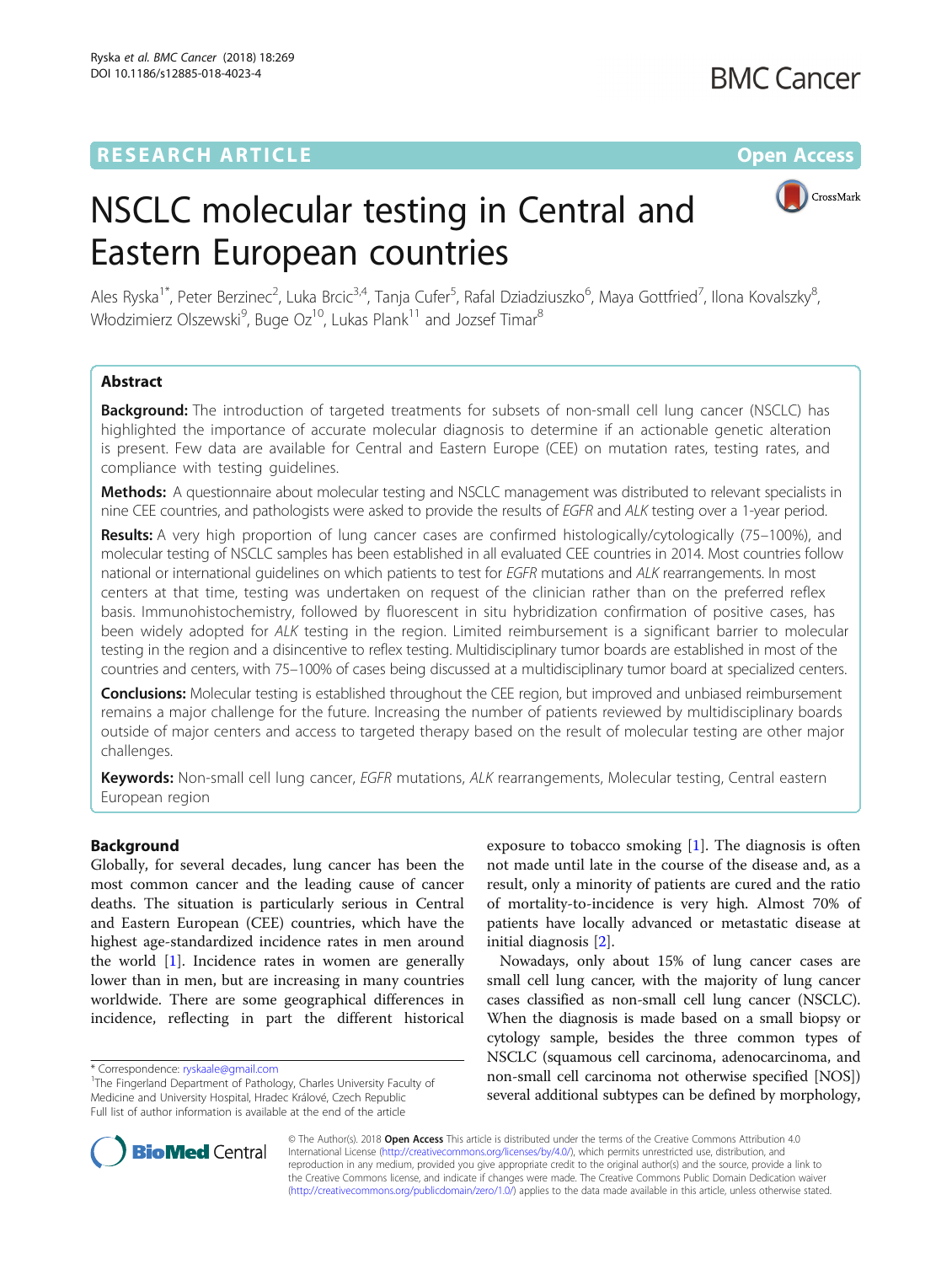immunohistochemistry (IHC), and molecular pathology [2, 3]. Although most lung cancers are attributable to tobacco smoking, approximately 10–15% of cases in Western countries occur in lifelong never-smokers and these are almost exclusively adenocarcinomas [4].

The study of molecular biology of NSCLC has had a major impact on diagnosis and treatment of this disease [5–7]. The work of the Lung Cancer Mutation Consortium and other groups has shown that driver mutations or other oncogene alterations are present in more than half of all adenocarcinomas [8]. The discovery of targetable genetic alterations, such as activating mutations of the epidermal growth factor receptor (EGFR) and anaplastic lymphoma kinase (ALK) rearrangements, has led to the implementation of precision therapy for certain subtypes of lung cancer based on appropriate patient selection [9]. Clinical trials have shown significantly longer progression-free survival in patients with EGFR mutations who are treated with EGFR tyrosine kinase inhibitors (TKIs) compared with chemotherapy [10]. Similarly, ALK TKI treatment of patients with ALK-rearranged tumors prolongs progression-free survival compared with first-line chemotherapy [11]. Patients with a druggable molecular alteration who are treated with a corresponding targeted treatment benefit from significantly higher response rates and longer progression-free survival, although an improvement in overall survival with targeted agents has not been shown by the majority of randomized clinical trials [8]. There are probably multiple reasons for the lack of overall survival advantage seen in clinical trials, one of the most important reasons is a high number of patients crossing over to targeted agents after failure of treatment in the chemotherapy arms.

This move towards biomarker-based treatment approaches has highlighted the importance of accurate molecular diagnosis. In addition to classical morphologic classification, molecular analysis of tumor samples is essential to determine if a druggable oncogenic alteration is present. Consequently, the pathologist is now a key member of the multidisciplinary lung cancer team [12].

Identification of the challenges for personalized lung cancer treatment within the CEE region might facilitate molecular diagnostics and improve patient care. Information about molecular testing practices for NSCLC in the CEE region is relatively limited. The INSIGHT study has provided some information on EGFR mutation rates, testing, and compliance with testing guidelines in several Central European countries [13]. However, only very few data from this region are available on ALK testing. Our study was designed to collect information on both EGFR and ALK testing from a large number of CEE countries.

# Methods

A Working Group of oncologists, pulmonologists, and pathologists from the CEE region was established to

obtain more information on NSCLC molecular testing in their countries and to raise awareness of the current issues around personalized medicine for lung cancer.

As a first step, a questionnaire (Additional file 1) with 37 questions addressing issues of molecular testing and NSCLC management was distributed in the second quarter of 2014 to 59 specialists (epidemiologists, oncologists, pulmonologists, and pathologists) from nine CEE countries. In June 2015, pathologists were also asked to provide details of the results of EGFR and ALK testing over a 1-year period.

### Results

### **Respondents**

There were a total of the 42 responses from nine countries; the number of responders by country are shown in Table 1 (data were not available for some questions; see Additional file 1 for the questionnaire).

# Lung cancer types

Table 2 shows the proportion of lung cancer cases that are confirmed morphologically in each country.

Figure 1 shows the breakdown of lung cancer types for selected countries. Adenocarcinoma is the most common type in all countries except Bulgaria, whereas small cell lung cancer represented between 10% and 20% of cases in all countries.

#### EGFR testing

Most countries have national guidelines or follow European guidelines on EGFR mutation testing [2]. European guidelines are followed in Bulgaria, Croatia, Israel, Slovakia, Slovenia, and Turkey. Bulgaria, Czech Republic, Hungary, Israel, Poland, and Slovakia also have national guidelines, whereas some centers in Poland follow local guidelines. Some Turkish centers follow American College of Pathologists guidelines [12].

Most centers reported that adenocarcinomas and NSCLC-NOS were tested for activating EGFR mutations. In some countries (Bulgaria, Czech Republic, Israel, Slovakia, Slovenia, and Turkey), large cell and squamous

| Table 1 Countries participating and number of responders |  |
|----------------------------------------------------------|--|
|----------------------------------------------------------|--|

| ne : coditates paracipating and namiber of responders |                |
|-------------------------------------------------------|----------------|
| Bulgaria                                              | $\overline{2}$ |
| Croatia                                               | $\overline{4}$ |
| Czech Republic                                        | $\overline{4}$ |
| Hungary                                               | 8              |
| Israel                                                | 3              |
| Poland                                                | 7              |
| Slovakia                                              | 7              |
| Slovenia                                              | 3              |
| Turkey                                                | $\overline{4}$ |
|                                                       |                |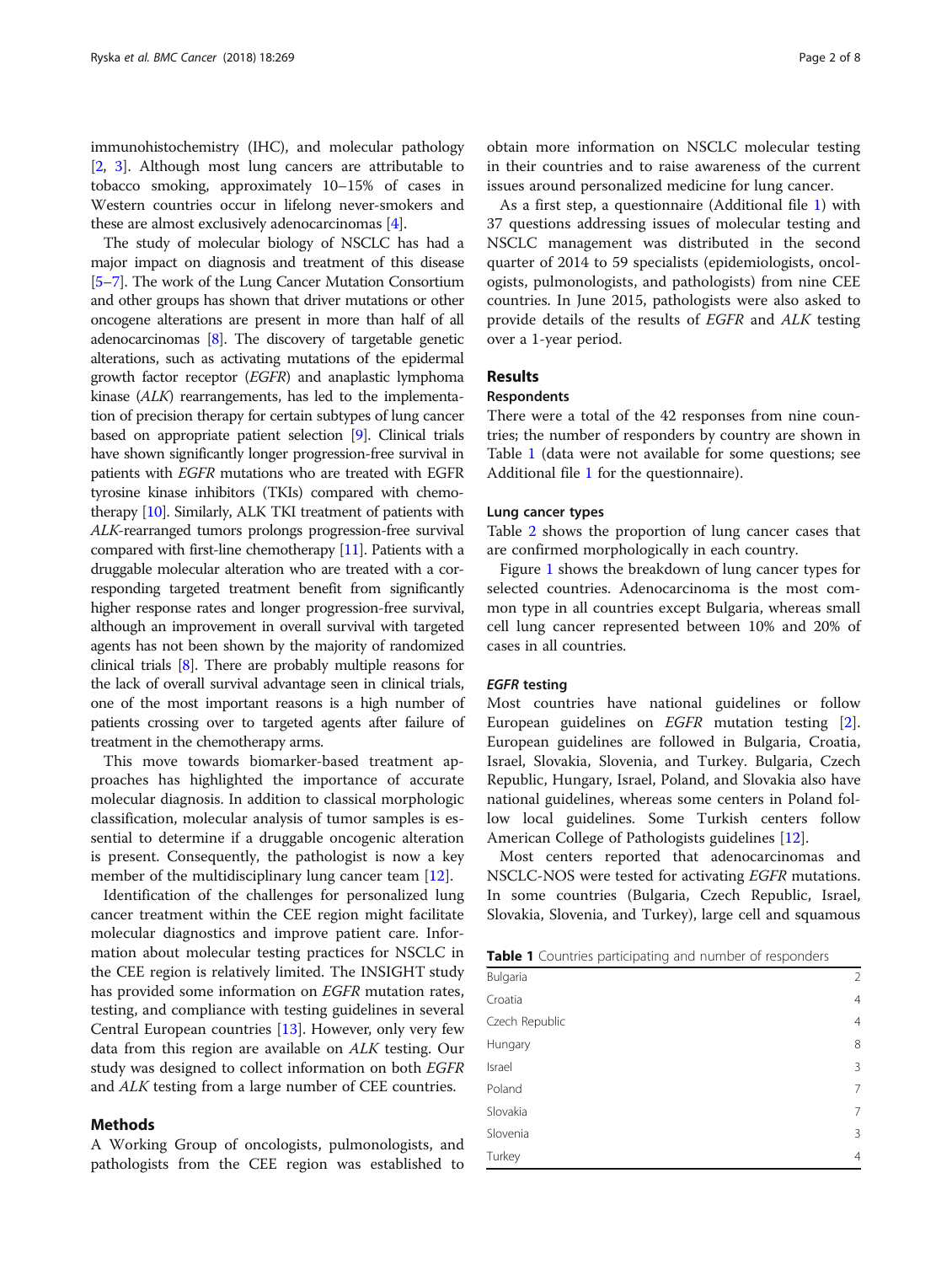Table 2 Lung cancer cases morphologically confirmed

| Country (number of responses) | Proportion of cases, % |
|-------------------------------|------------------------|
| Bulgaria                      | $75*$                  |
| Croatia                       | $100*$                 |
| Czech Republic                | $85^+$                 |
| Israel                        | $100*$                 |
| Slovakia                      | $83*$                  |
| Slovenia                      | $92*$                  |

\*Registry data; † Best estimate

cell tumors may be tested in selected cases (mostly on request from the treating physician). In most countries, only advanced tumors (stage IIIb and IV) were generally tested for EGFR mutations. In the Czech Republic, Slovakia, and Slovenia, as well as in certain individual centers in other countries, other stages were also tested for research purposes.

In most centers, EGFR mutation testing was undertaken when requested by the clinician, usually the oncologist treating the patient. In the Czech Republic, Slovakia, and Slovenia, and some centers in Croatia, testing was reflex (i.e. the pathologist automatically tested all tumors that met the criteria). In Hungary, it is policy to test for KRAS mutations first, and the presence of a KRAS mutation is an exclusion criterion for EGFR/ ALK testing. In Turkey, EGFR/ALK testing is not performed in KRAS mutation-positive tumors, although KRAS testing is not routine.

In many countries (Croatia, Czech Republic, Hungary, Israel, Slovakia, and Slovenia), at least 65% of eligible tumors were actually tested for EGFR mutations in 2014. However, a significant proportion of samples (5–25%) were inadequate for testing, usually because the sample was too small or did not contain enough tumor cells.

Usually, more than one method was used in each country for EGFR mutation testing. Real-time polymerase chain reaction (PCR) was used in all countries, direct sequencing in five countries, and other methods were used in addition in only two countries.

The incidence of specific EGFR mutations in selected centers in 2014 is shown in Table 3; the frequency of EGFR-mutated tumors ranged from 6.7 to 15.2%. These numbers cannot be compared because of the different inclusion criteria for testing.

### ALK testing

ALK testing is available in all countries except Bulgaria. Most countries have national guidelines or follow European guidelines on which subtypes to test for ALK rearrangements. European guidelines [2] are followed in Croatia, Slovenia, and Turkey, whereas Czech Republic, Hungary, Israel, Poland, and Slovakia follow national guidelines. In all centers, adenocarcinomas and NSCLC-NOS were tested, usually on request from the treating clinician. As for EGFR testing, reflex ALK testing for all eligible patients was implemented in the Czech Republic, Slovakia, and Slovenia.

In most countries, as for EGFR testing, only advanced tumors (stage IIIb and IV) were tested for ALK rearrangements. At some centers in Croatia, Czech Republic, Slovakia, and Slovenia, other stages were also tested for research purposes. The presence of a known EGFR mutation was an exclusion criterion for ALK testing in all countries. In addition, in countries where some or all samples are tested for KRAS mutations (Turkey,

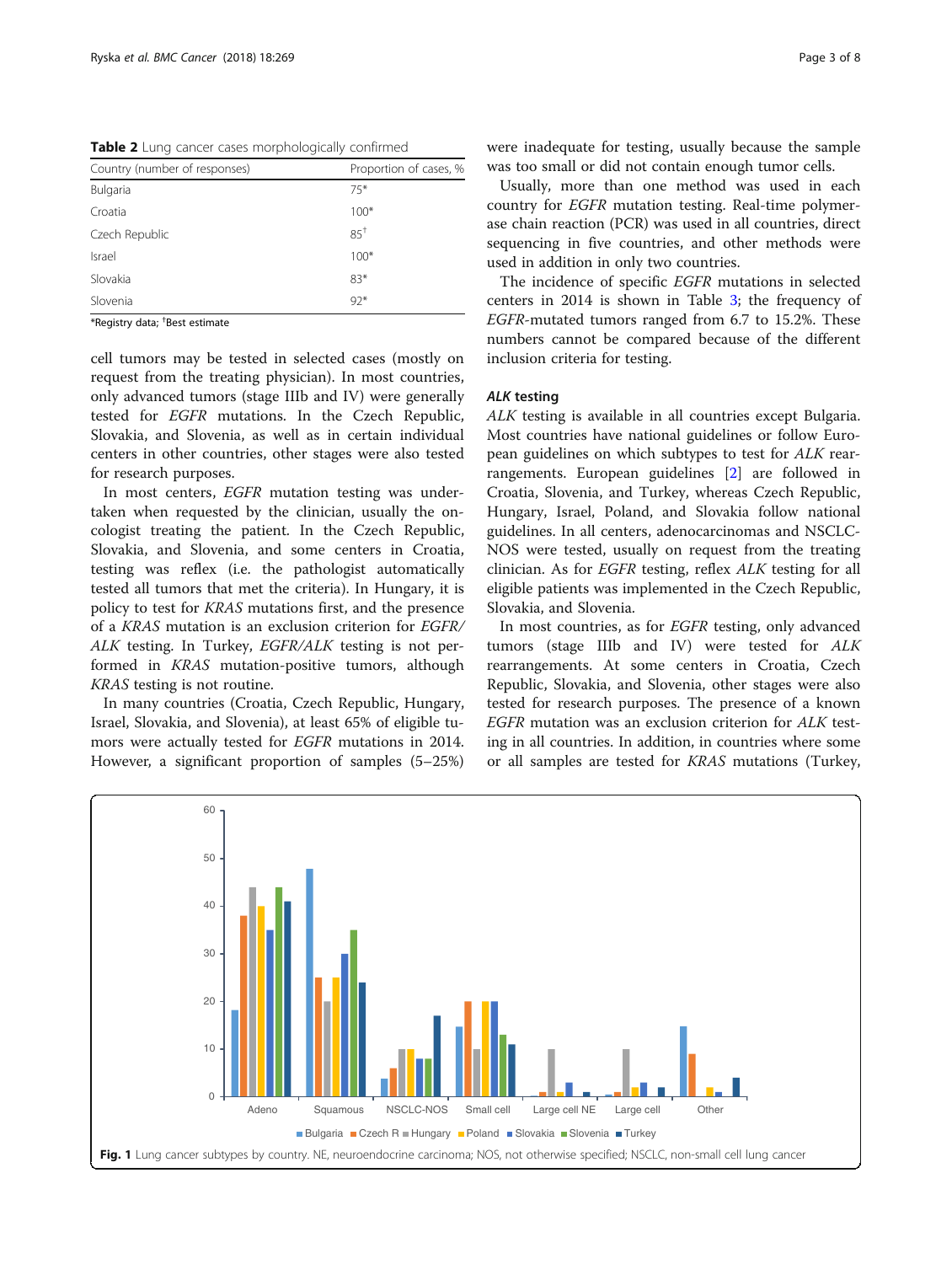|                               | $EGFR$ , n $(%)$ |               |             |               | Non-diagnostic |          |
|-------------------------------|------------------|---------------|-------------|---------------|----------------|----------|
|                               | WT               | Mut exon 18   | Mut exon 19 | Mut exon 20   | Mut exon 21    |          |
| Croatia (Zagreb)              | 561 (85.9)       | 8(1.2)        | 46(7)       | 8(1.2)        | 30(4.6)        | 11       |
| Czech (Prague)                | 154 (90.6)       | 4(2.4)        | 6(3.5)      | 2(1.2)        | 4(2.2)         | 15       |
| Czech (Hradec Kralove)        | 234 (90.0)       | 0             | 15(5.8)     | 2(0.8)        | 9(3.5)         | 6        |
| Hungary (Budapest, Timár)     | 350 (85.6)       | 4(1.0)        | 22(5.4)     | 14(3.9)       | 19 (4.6)       | 57       |
| Hungary (Budapest, Toth)      | 251 (93.3)       | $\mathbf{0}$  | 9(3.3)      | 1(0.4)        | 8(3.1)         | 2        |
| Hungary (Budapest, Kovalszky) | 500 (88.5)       | 6(1.1)        | 27(4.8)     | 0             | 32(5.7)        | -        |
| Hungary (Debrecen)            | 760 (89.6)       | $0^{\dagger}$ | 61(7.2)     | $0^{\dagger}$ | 27(3.2)        | 13       |
| Hungary (Pécs)                | 112 (86.8)       | $\mathbf{0}$  | 10(7.8)     | $\mathbf{0}$  | 7(5.4)         | $\equiv$ |
| Hungary (Szeged)              | 617 (92.6)       | 4(0.6)        | 27(4.1)     | 2(0.3)        | 16(2.4)        | 71       |
| Slovakia                      | 361 (87.6)       | 1(0.2)        | 30(7)       | 2(0.5)        | 16(3.8)        |          |
| Slovenia                      | 464 (86)         | 5(0.9)        | 39(7.2)     | 8(1.5)        | 25(4.6)        | 57       |
| Turkey (Cerrahpaşa)           | 714 (87.9)       | 17(2.1)       | 52(6.4)     | 3(0.4)        | 26(3.2)        | 38       |

Table 3 Results of EGFR testing in selected centers in 2014<sup>a</sup>

EGFR epidermal growth factor receptor, WT wild-type

<sup>a</sup>Note that these numbers cannot be compared directly because of the different criteria for selection of samples to test

† Exons 18 and 20 not tested

Slovenia, Hungary, and Poland), the presence of a KRAS mutation is also an exclusion criterion. For ALK testing, IHC followed by fluorescent in situ hybridization (FISH) and/or FISH alone were used in all countries. In Israel, other methods, including next-generation DNA sequencing, were also used (Table 4).

The incidence of ALK rearrangements determined in selected centers in 2014 is shown in Table 5. The substantial differences in the frequency, which ranged from 1.6% to 12%, are most probably due to different testing approaches, excluding KRAS- and EGFR-positive cases from ALK testing or not.

# Table 4 ALK testing methods

| Croatia (Zagreb)              | IHC (IHC followed by FISH)                     |
|-------------------------------|------------------------------------------------|
| Czech (Hradec Kralove)        | IHC, IHC followed by FISH                      |
| Czech (Prague)                | IHC, IHC followed by FISH, FISH                |
| Hungary (Budapest, Timár)     | <b>FISH</b>                                    |
| Hungary (Budapest, Toth)      | <b>FISH</b>                                    |
| Hungary (Budapest, Kovalszky) | FISH, other                                    |
| Hungary (Debrecen)            | <b>FISH</b>                                    |
| Hungary (Pécs)                | IHC followed by FISH                           |
| Hungary (Szeged)              | <b>FISH</b>                                    |
| Israel                        | IHC, IHC followed by FISH, FISH,<br>sequencing |
| Poland (Warsaw)               | <b>FISH</b>                                    |
| Slovakia                      | IHC followed by FISH; FISH                     |
| Slovenia                      | IHC followed by FISH                           |
| Turkey (Cerrahpaşa)           | IHC followed by FISH                           |

Testing for other mutations

Tumor samples were tested routinely for KRAS mutations in Hungary and Slovenia; some samples were tested in Turkey and Poland. ROS1 testing was routine in Slovenia and was undertaken on request in Slovakia.

# Reimbursement for molecular testing

There are several different sources of funding for EGFR and ALK testing in the region. In the Czech Republic, Hungary, Israel, Poland, Slovakia, Slovenia, and Turkey, testing is partly or fully reimbursed by the national

|                                  | ALK, n (%) | Non-diagnostic |                |
|----------------------------------|------------|----------------|----------------|
|                                  | WТ         | Rearrangement  |                |
| Croatia                          | 161(93.1)  | 12(6.9)        | 28             |
| Czech (Prague)                   | 55 (96.5)  | 2(3.5)         | 10             |
| Czech (Hradec Kralove)           | 260 (95.2) | 13(4.8)        | 2              |
| Hungary (Budapest, Timár)        | 332 (94.9) | 18(5.1)        | 0              |
| Hungary (Budapest, Toth)         | 122 (98.4) | 2(1.6)         | 4              |
| Hungary (Budapest,<br>Kovalszky) | 415 (95.6) | 19(4.4)        | 0              |
| Hungary (Debrecen)               | 226 (91.5) | 21 (8.5)       | 35             |
| Hungary (Pécs)                   | 55 (94.8)  | 3(5.2)         | $\mathfrak{D}$ |
| Slovakia                         | 375 (88)   | 51 (12)        | 0              |
| Slovenia                         | 199 (96.5) | 7(3.5)         | 0              |
| Turkey (Cerrahpaşa)              | 764 (95.6) | 35(4.4)        | 14             |

 $ALK$  anaplastic lymphoma kinase, WT wild-type

<sup>a</sup>Note that these numbers cannot be compared directly because of the different criteria for selection of samples to test; in some centers only samples negative for KRAS and EGFR mutations were tested for ALK translocations

FISH fluorescent in situ hybridization, IHC immunohistochemistry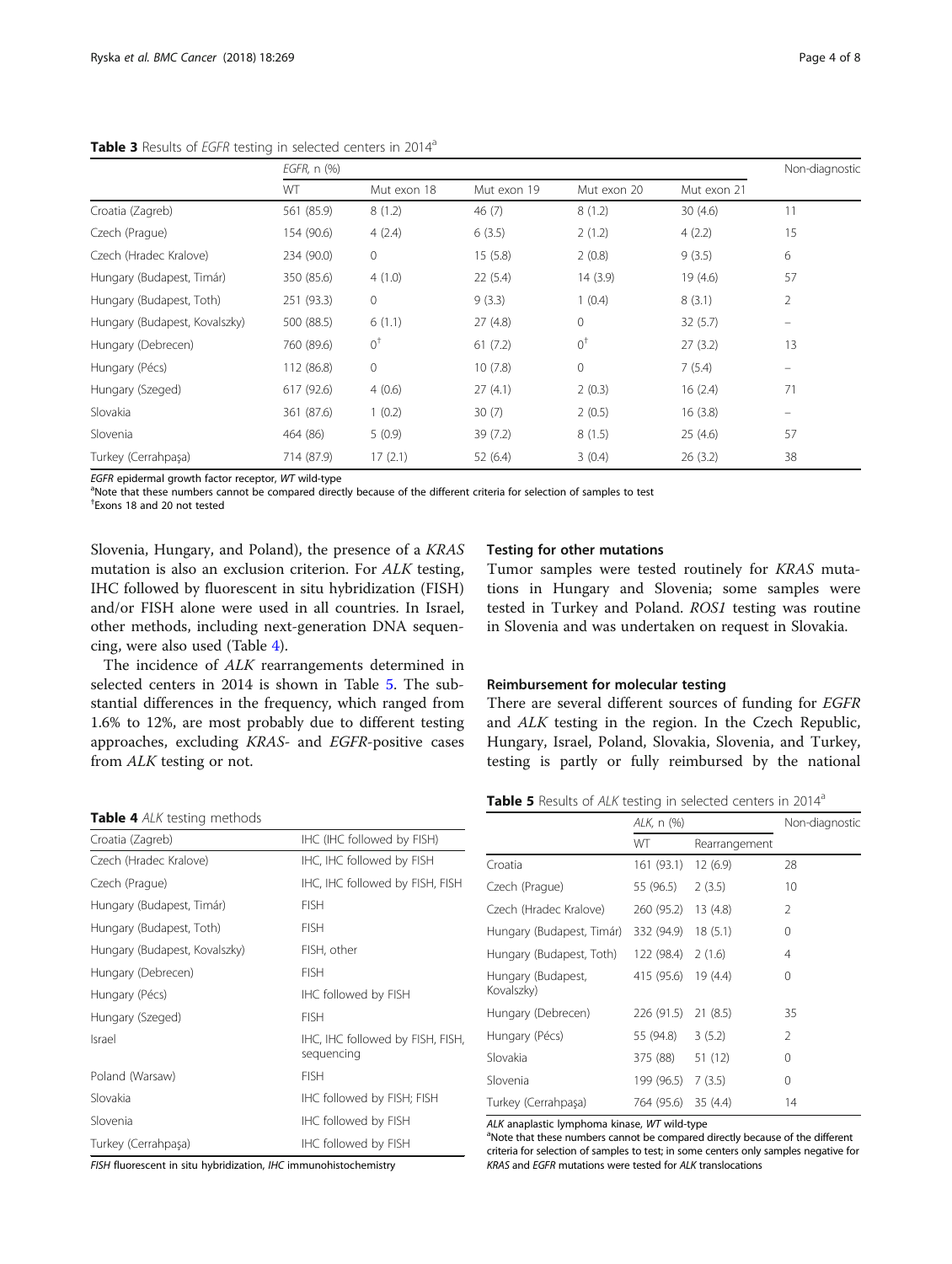health authority/national health insurance. Private insurance covers some testing in Israel and Turkey.

The pharmaceutical industry supported some testing in Hungary, Poland, and Slovenia, and was the only source of financial support for testing in Bulgaria (EGFR only) and Croatia (EGFR and ALK). The industry did not finance testing in Czech Republic, Israel, Slovakia, or Turkey. However, in the personal experience of the authors, although the molecular testing is stated to be fully reimbursed, this is not the case in practice. Often, there are various forms of budget capping with a limitation on the number of tests performed (e.g. based on the number of samples tested in the previous period). This policy is a disincentive to reflex testing. In Hungary, for example, only 30% of tests were reimbursed.

#### Multidisciplinary approach

Multidisciplinary lung cancer teams/tumor boards are established in all countries; however, these are often only functioning fully as part of routine clinical practice at specialized lung cancer treatment centers. In Hungary, Poland, and Slovenia, it is mandatory for all cases to be discussed by a multidisciplinary tumor board. In Turkey, it is obligatory for selected cases. When multidisciplinary teams/tumor boards are operational, a pathologist is usually a member.

The proportion of NSCLC cases actually discussed at a multidisciplinary tumor board is 75–100% at most specialist centers; however, there is wide variation and can be as low as 20% in some hospitals. There was a trend towards a higher proportion of cases being discussed at multidisciplinary tumor boards at respondents' own centers compared with their estimates for the country as a whole. Data on how many patients with druggable EGFR or ALK alterations get access to targeted drugs were not collected, however according to the personal experience of the authors, access to EGFR and/or ALK TKIs is often limited, mainly due to local reimbursement policy restrictions.

# **Discussion**

The survey confirmed that a very high proportion of lung cancer cases are verified by histology or cytology (75–100%) in CEE countries and that, in most countries, the data can be derived from the established cancer registries. Adenocarcinoma is the most common type in all countries except Bulgaria, whereas 10–20% of cases were small cell lung cancer in all countries, which is consistent with global data [14]. The high incidence of squamous cell carcinoma in Bulgaria may reflect the high levels of smoking, relatively late introduction of filtered cigarettes, and pollution levels [15].

It is encouraging that molecular testing of NSCLC samples has been established in all CEE countries evaluated in 2014, and that most countries follow national or international guidelines on which patients to test for EGFR mutations and ALK rearrangements. However, in most centers, EGFR and ALK testing was undertaken on request of the clinician, rather than automatically for eligible samples (reflex testing), an approach which can lead to delays in availability of test results and in the initiation of targeted treatment. There is an increasing focus on shortening the turnaround time for test results, and incorporation of reflex testing at the level of the pathologist can help to avoid such delays [16].

The results showed that a significant proportion of samples were unsuitable for testing for various reasons. Various initiatives, including better communications as well as educational initiatives directed at physicians who collect tissue samples, may improve the situation and help to ensure that samples are of sufficient size and quality for molecular testing [16].

The results of molecular testing presented here (Tables 3 and 5) provide interesting insights into the frequency of EGFR mutations and ALK rearrangements in the region. Yet only very limited general conclusions can be drawn on the overall frequency of EGFR mutations and ALK translocations because of the differences between centers in testing policy, selection of samples for testing based on clinical factors (i.e. not all samples were tested) and sequential testing at some centers resulting in ALK testing being performed only on EGFR- and KRAS-negative samples. Consistent with published data, most EGFR mutations reported were in exons 19 and 21 [17, 18]. Information was not requested on *KRAS* mutation rate, which would have been particular relevant for Hungary where testing was routine. However, a recent paper reported that the incidence of KRAS mutations was 28.6% in 532 consecutive Caucasian patients tested at Semmelweis University [19].

The results show that IHC, followed by FISH confirmation in positive cases, had been widely adopted for ALK testing in the region in 2014. FISH testing was still regarded as the gold standard for ALK testing; however, this method is relatively costly, time-consuming, and technically difficult to perform for routine use, which has led to extensive evaluation of IHC as an alternative used for screening purposes [20–22]. Data published after our survey showed that both D5F3 and 5A4 antibodies are able to detect ALK rearrangements reliably and are equally well suited for routine diagnostic use [23]. Several studies have shown good concordance between the results of IHC and FISH for ALK testing [24–27]. Indeed, some investigators have shown that IHC can be useful in cases with atypical or borderline FISH results [26, 28].

Acceptance by the United States Food and Drug Administration (FDA) of the Ventana ALK D5F3 IHC as a companion test to identify patients for crizotinib treatment provides additional support for the routine use of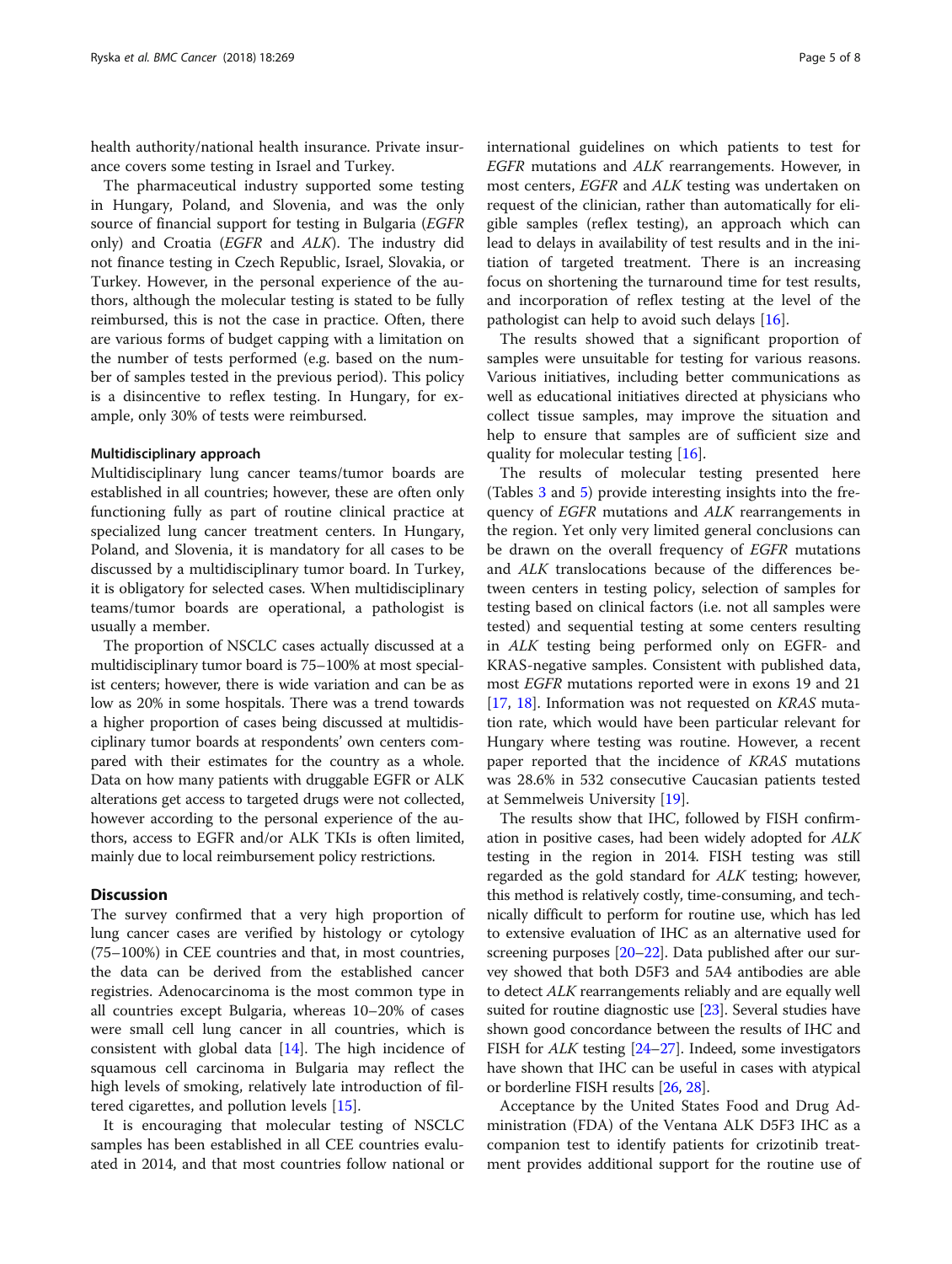IHC. The test provides a fast and accurate method to identify ALK protein expression, with a binary scoring system, and has been validated clinically by retrospective testing of tissue samples from patients screened for inclusion in crizotinib clinical trials [29]. These promising data encourage some centers to use IHC as a primary method replacing FISH. Immunohistochemistry can readily be applied to tissue samples, cell blocks prepared from effusions and Papanicolaou-stained cytologic slides [22, 27].

The European consensus recommended that all nonsquamous NSCLC tumors in patients with advanced/recurrent disease be tested for EGFR mutations and ALK translocations. Selected squamous tumors (from patients with minimal or remote smoking history) should be strongly considered for testing. Sequential testing is not recommended and parallel testing of multiple mutations on the same sample is becoming the standard [2]. More recent European recommendations are consistent with these statements. Sanger sequencing, pyrosequencing, and nextgeneration sequencing are recommended for EGFR testing and validated tests including FISH and IHC may be used for ALK testing [30]. Real-time PCR is also widely used. National guidelines, where they exist, are broadly consistent with these recommendations; in Hungary, KRAS testing is performed before testing for other genetic alterations.

With the increasing number of molecular markers that need to be examined for optimal selection of targeted treatment, the cost of up-to-date molecular testing is rapidly growing. The financial burden of testing the entire cohort of eligible patients can, in fact, reach the cost of the treatment of several individual patients identified by the testing, namely in tumors driven by rare mutations [31]. Thus, routine use of modern approaches, such as next-generation sequencing resulting in dramatic reduction of testing costs, is eagerly awaited.

It should be noted that the data discussed here reflect the status quo in 2014, and molecular testing is evolving fast with changes in testing methods being implemented. The growing use of IHC for ALK testing has already been discussed. In addition, many laboratories in Europe are now adopting next-generation sequencing that can be applied to formalin-fixed paraffin-embedded tissue in routine diagnostic practice. This allows for the detection of many genetic alterations and oncogene targets in parallel, providing the opportunity for fast and deep characterization of tumors as well as for the potential for other targeted therapies [32].

Adherence to the best practices in molecular testing is crucial to ensure accurate diagnoses and appropriate clinical decisions [30, 33]. Quality control is essential to ensure consistent and reliable molecular diagnostic results and to facilitate comparison of results from different laboratories. External quality assessment (EQA) programs have been established for both EGFR and ALK testing [33, 34]. The vast majority of the laboratories contributing to this study already participate in EQA programs. Many laboratories in the region participate in the European Society of Pathology Lung External Quality Assessment Scheme [19]. As the results of molecular testing directly influence the management of individual patients, EQA is essential to guarantee optimal quality of testing. Therefore, each laboratory should prove successful participation in the appropriate EQA program to be included to the network of testing centers [35].

Multidisciplinary tumor boards play a key role in optimizing the diagnosis and treatment of lung cancer [30]. With rapid progress in the molecular profiling of NSCLC and its increasing complexity, it is essential that the tumor boards include specially trained molecular pathologists, as well as molecular biologists, among the tumor board members when discussing the best possible treatment for each individual patient with NSCLC. Although it is positive that all countries studied have implemented lung cancer tumor boards, these are more likely to be operational only in specialized lung cancer treatment centers.

# Conclusions

Non-small cell lung cancer molecular testing is established in all CEE countries participating in this study. The responses show that all countries follow guidelines regarding EGFR and ALK testing, with most countries testing only advanced stages of adenocarcinomas, NSCLC-NOS, and NSCLC when an adenocarcinoma component cannot be excluded. Most countries are still undertaking testing on request and not implementing the preferred reflex policy.

Limited reimbursement is a significant barrier to molecular testing in the region and a disincentive to reflex testing. The authors recommend that testing should be independently funded.

The results show that ensuring adequate NSCLC samples and enabling wide access of eligible patients to molecular testing are key issues for the future. Increasing the number of patients reviewed by multidisciplinary boards and the access of patients with druggable molecular alterations to targeted drugs are other major challenges.

# Additional file

Additional file 1: Questionnaire addressing issues of molecular testing and NSCLC management. Questionnaire was provided to 59 specialists (epidemiologists, oncologists, pulmonologists, and pathologists) from nine CEE countries requesting information. (PDF 191 kb)

#### Abbreviations

ALK: Anaplastic lymphoma kinase; CEE: Central and Eastern European; EGFR: Epidermal growth factor receptor; EQA: External quality assessment;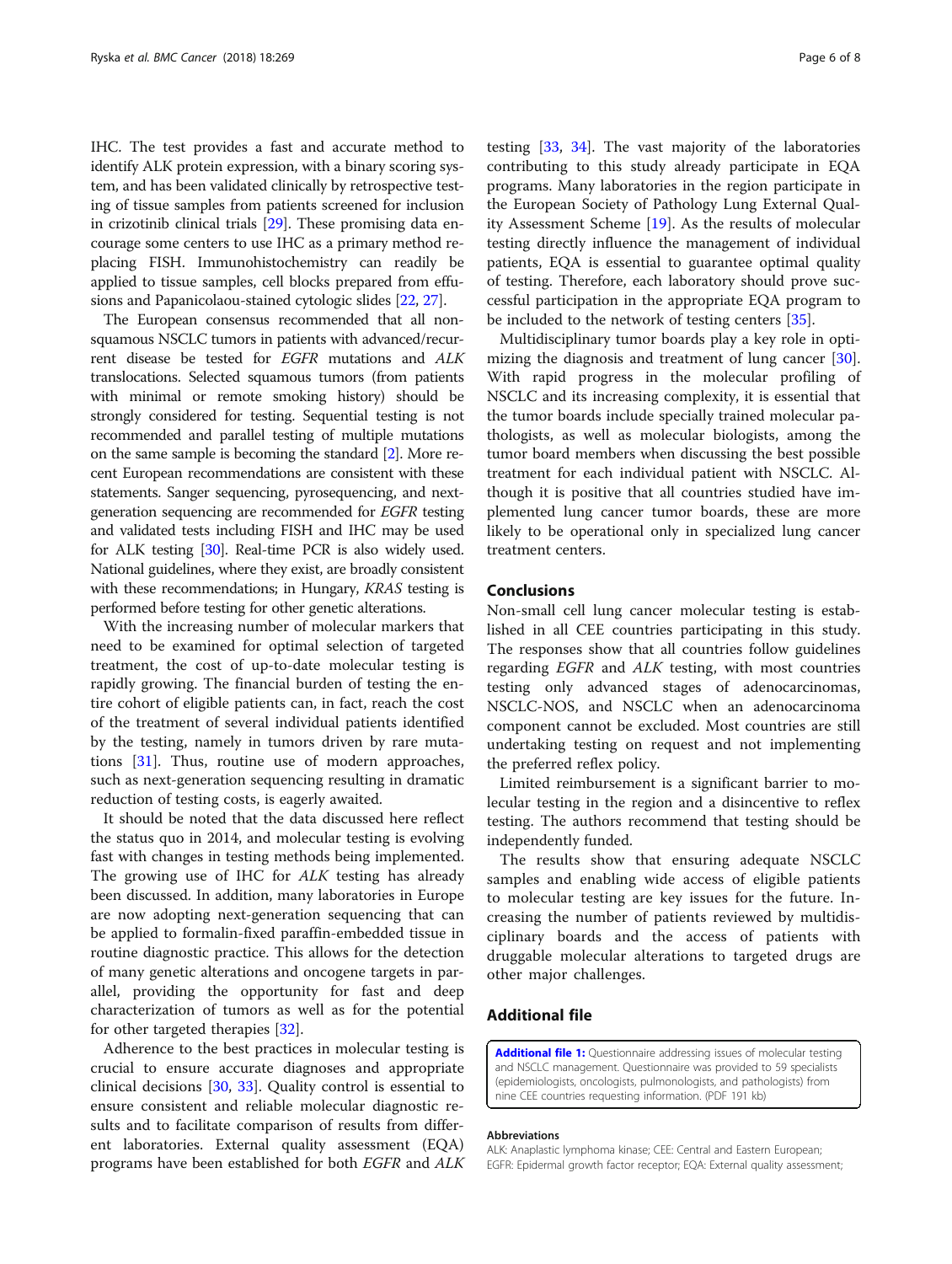FDA: Food and Drug Administration; FISH: Fluorescent in situ hybridization; IHC: Immunohistochemistry; NOS: Not otherwise specified; NSCLC: Non-small cell lung cancer; PCR: Polymerase chain reaction; TKI: Tyrosine kinase inhibitor

#### Acknowledgments

This work was presented in part at the 16th World Conference on Lung Cancer, 2015. Abstract P3.04-045.

#### Funding

This work was supported by an unrestricted educational grant from Pfizer; the unrestricted grant supported the work of the medical writer. The funding body had no role in the design of the study or the collection, analysis, and interpretation of data or the writing of the manuscript.

All authors report receiving financial support from Pfizer for advisory roles and nonfinancial support from SuccinctChoice Medical Communications related to the work under consideration.

Medical writing support, provided by Christine Drewienkiewicz of SuccinctChoice Medical Communications, was funded by Pfizer.

#### Availability of data and materials

Data sharing is not applicable to this article as no datasets were generated or analysed during the current study.

#### Authors' contributions

AR, PB, TC, RD, MG, WO, BO, LP and JT designed the study and the questionnaire. AR, PB, LB, TC, RD, MG, IK, WO, BO, LP and JT contributed to data collection for their countries and participated in review and revision of the manuscript. All aforementioned authors read and approve the final manuscript.

#### Ethics approval and consent to participate

Ethics Committee approval was not needed as the data are purely descriptive and epidemiological. Tables 3 and 5 include retrospective data on the results of prior routine diagnostic molecular testing; no patient level data are included and no additional procedures, tests or samples were required. All respondents were clearly informed that the information collected was to form the basis for a manuscript describing molecular testing for NSCLC in the CEE region.

#### Consent for publication

Not applicable.

#### Competing interests

AR reports receiving grants and personal fees from AstraZeneca and MSD, honoraria for advisory board participation AstraZeneca, MSD, Novartis, Boehringer Ingelheim and personal fees and honoraria for advisory board participation and lectures from BMS, outside the submitted work. PB reports receiving honoraria from AstraZeneca, Boehringer Ingelheim, Pfizer, MSD, and Roche, and has participated at advisory boards for Boehringer Ingelheim, Pfizer, and MSD. LB reports receiving personal fees from Roche, AstraZeneca, Pfizer, Boehringer Ingelheim, outside the submitted work. TC reports receiving consulting fees from Pfizer, Boehringer Ingelheim, BMS outside the submitted work. RD reports personal fees from Pfizer, Roche, AstraZeneca, Boehringer Ingelheim, Novartis, outside the submitted work. MG reports receiving consulting fees from Pfizer, Boehringer Ingelheim, BMS, MSD. IK reports receiving personal fees from Pfizer (participation in 2015 advisory board preparing the manuscript) related to the work under consideration. WO reports receiving honoraria or consulting fees from MSD, Boehringer Ingelheim, Pfizer and Abbott outside the submitted work. OB reports receiving consulting fees from Pfizer, Boehringer Ingelheim, BMS and MSD outside the submitted work. LP reports receiving grants from Slovak Research and Development Agency, Pfizer Slovakia, Ministry of Health Slovakia related to the work under consideration and grants from Novartis Slovakia, Takeda Slovakia, and AstraZeneca Slovakia outside the submitted work. JT reports receiving personal fees from BMS, Lilly, Pfizer, Roche, and Boehringer Ingelheim outside the submitted work. All authors report receiving financial support from Pfizer and non-financial support from SuccinctChoice Medical Communications (funded by Pfizer) related to the work under consideration.

# Publisher's Note

Springer Nature remains neutral with regard to jurisdictional claims in published maps and institutional affiliations.

#### Author details

<sup>1</sup>The Fingerland Department of Pathology, Charles University Faculty of Medicine and University Hospital, Hradec Králové, Czech Republic. <sup>2</sup> Department of Oncology, Specialised Hospital of St Zoerardus Zobor, Nitra, Slovakia. <sup>3</sup>Institute of Pathology, Medical University of Graz, Graz, Austria.<br><sup>4</sup>Institute of Pathology, University of Zagreb School of Medicine. Zagreb. <sup>4</sup>Institute of Pathology, University of Zagreb School of Medicine, Zagreb, Croatia. <sup>5</sup> Medical Faculty Ljubljana, University Clinic Golnik, Golnik, Slovenia.<br><sup>6</sup> Medical University of Gdansk, Gdansk, Poland, <sup>7</sup> Meir Medical Center, Kfar. Medical University of Gdansk, Gdansk, Poland. <sup>7</sup>Meir Medical Center, Kfar Saba, Israel. <sup>8</sup>1st Institute of Pathology and Experimental Cancer Research, Semmelweis University, Budapest, Hungary. <sup>9</sup>Institute of Oncology, Warsaw, Poland. <sup>10</sup>Cerrahpasa Medical Faculty, Istanbul, Turkey. <sup>11</sup>Department of Pathology, Comenius University, Jessenius Medical Faculty and University Hospital, Martin, Slovakia.

#### Received: 6 September 2016 Accepted: 23 January 2018 Published online: 09 March 2018

#### References

- 1. GLOBOCAN. 2012 v1.0, cancer incidence and mortality worldwide: IARC CancerBase no. 11. Lyon: International Agency for Research on Cancer; 2013. http://globocan.jarc.fr
- 2. Kerr KM, Bubendorf L, Edelman MJ, Marchetti A, Mok T, Novello S, O'Byrne K, Stahel R, Peters S, Felip E. Second ESMO consensus conference on lung cancer: pathology and molecular biomarkers for non-small-cell lung cancer. Ann Oncol. 2014;25(9):1681–90.
- 3. Travis WD, Brambilla E, Noguchi M, Nicholson AG, Geisinger KR, Yatabe Y, Beer DG, Powell CA, Riely GJ, Van Schil PE, et al. International Association for the Study of Lung Cancer/American Thoracic Society/European Respiratory Society international multidisciplinary classification of lung Adenocarcinoma. J Thorac Oncol. 2011;6(2n):244–85.
- 4. Couraud S, Zalcman G, Milleron B, Morin F, Souquet PJ. Lung cancer in never smokers – a review. Eur J Cancer. 2012;48(9):1299–311.
- 5. Black RC, Khurshid H. NSCLC: an update of driver mutations, their role in pathogenesis and clinical significance. R I Med J (2013). 2015;98(10):25–8.
- 6. Dacic S. Molecular genetic testing for lung adenocarcinomas: a practical approach to clinically relevant mutations and translocations. J Clin Pathol. 2013;66(10):870–4.
- 7. Popper HH, Ryska A, Timar J, Olszewski W. Molecular testing in lung cancer in the era of precision medicine. Transl Lung Cancer Res. 2014;3(5):291–300.
- 8. Kris MG, Johnson BE, Berry LD, Kwiatkowski DJ, Iafrate AJ, Wistuba II, Varella-Garcia M, Franklin WA, Aronson SL, Su PF, et al. Using multiplexed assays of oncogenic drivers in lung cancers to select targeted drugs. JAMA. 2014; 311(19):1998–2006.
- 9. Besse B, Adjei A, Baas P, Meldgaard P, Nicolson M, Paz-Ares L, Reck M, Smit EF, Syrigos K, Stahel R, et al. 2nd ESMO consensus conference on lung cancer: non-small-cell lung cancer first-line/second and further lines of treatment in advanced disease. Ann Oncol. 2014;25(8):1475–84.
- 10. Zhang WQ, Li T, Li H. Efficacy of EGFR tyrosine kinase inhibitors in nonsmall-cell lung cancer patients with/without EGFR-mutation: evidence based on recent phase III randomized trials. Med Sci Monit. 2014;20:2666–76.
- 11. Solomon BJ, Mok T, Kim DW, Wu YL, Nakagawa K, Mekhail T, Felip E, Cappuzzo F, Paolini J, Usari T, et al. First-line crizotinib versus chemotherapy in ALK-positive lung cancer. N Engl J Med. 2014;371(23):2167–77.
- 12. Lindeman NI, Cagle PT, Beasley MB, Chitale DA, Dacic S, Giaccone G, Jenkins RB, Kwiatkowski DJ, Saldivar JS, Squire J, et al. Molecular testing guideline for selection of lung cancer patients for EGFR and ALK tyrosine kinase inhibitors: guideline from the College of American Pathologists, International Association for the Study of Lung Cancer, and Association for Molecular Pathology. J Mol Diagn. 2013;15(4):415–53.
- 13. Ramlau R, Cufer T, Berzinec P, Dziadziuszko R, Olszewski W, Popper H, Bajcic P, Dusek L, Zbozinkova Z, Pirker R. Epidermal growth factor receptor mutation-positive non-small-cell lung cancer in the real-world setting in Central Europe: the INSIGHT study. J Thorac Oncol. 2015;10(9):1370–4.
- 14. Wahbah M, Boroumand N, Castro C, El-Zeky F, Eltorky M. Changing trends in the distribution of the histologic types of lung cancer: a review of 4,439 cases. Ann Diagn Pathol. 2007;11(2):89–96.